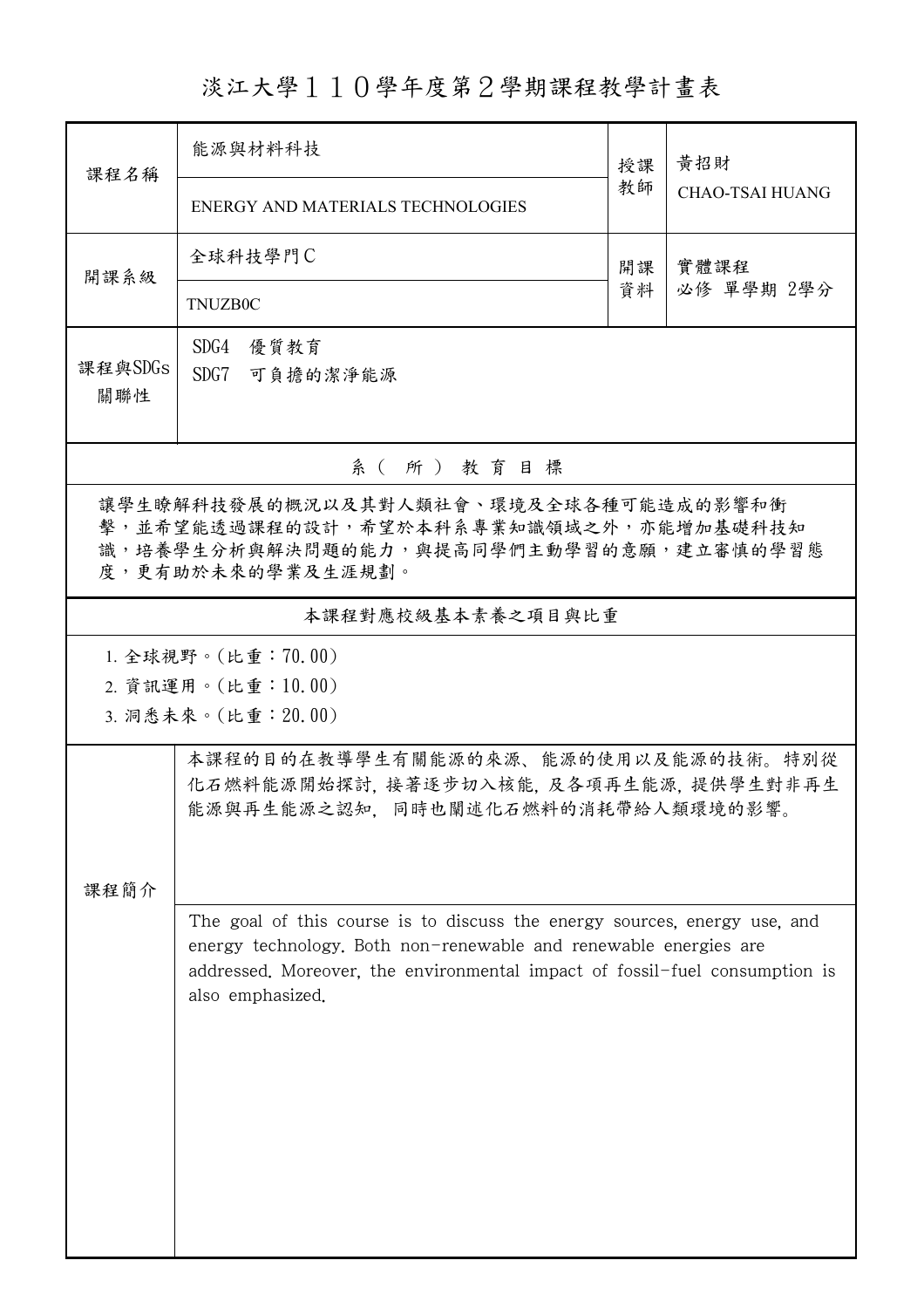## 本課程教學目標與認知、情意、技能目標之對應

將課程教學目標分別對應「認知(Cognitive)」、「情意(Affective)」與「技能(Psychomotor)」 的各目標類型。

一、認知(Cognitive):著重在該科目的事實、概念、程序、後設認知等各類知識之學習。

二、情意(Affective):著重在該科目的興趣、倫理、態度、信念、價值觀等之學習。

三、技能(Psychomotor):著重在該科目的肢體動作或技術操作之學習。

| 序<br>號         | 教學目標(中文)                   |                |            | 教學目標(英文)                                                                 |                      |  |  |  |
|----------------|----------------------------|----------------|------------|--------------------------------------------------------------------------|----------------------|--|--|--|
| 1              | 瞭解能源的來源及使用                 |                |            | Learn about where the energy comes from and<br>where it can be used.     |                      |  |  |  |
| $\overline{2}$ | 瞭解能源的技術                    |                |            | To understand what the energy technologies are.                          |                      |  |  |  |
| $\overline{3}$ | 瞭解非再生能源及再生能源               |                |            | To study what the non-renewable energies and<br>renewable energies are.  |                      |  |  |  |
|                | 4   瞭解能源與環境                |                |            | To learn what the relationship between energy and<br>the environment is. |                      |  |  |  |
|                |                            |                |            | 教學目標之目標類型、核心能力、基本素養教學方法與評量方式                                             |                      |  |  |  |
| 序號             | 目標類型                       | 院、系(所)<br>核心能力 | 校級<br>基本素養 | 教學方法                                                                     | 評量方式                 |  |  |  |
| 1              | 認知                         |                | 123        | 講述、討論                                                                    | 測驗、作業、討論(含<br>課堂、線上) |  |  |  |
| 2              | 認知                         |                | 13         | 講述、討論                                                                    | 測驗、作業、討論(含<br>課堂、線上) |  |  |  |
| 3              | 認知                         |                | 123        | 講述、討論                                                                    | 測驗、作業、討論(含<br>課堂、線上) |  |  |  |
| 4              | 認知                         |                | 13         | 講述、討論                                                                    | 測驗、作業、討論(含<br>課堂、線上) |  |  |  |
|                | 授課進度表                      |                |            |                                                                          |                      |  |  |  |
| 週次             | 日期起訖                       |                |            | 內 容 (Subject/Topics)                                                     | 備註                   |  |  |  |
|                | $111/02/21$ ~<br>111/02/25 | 能源之本質(1)       |            |                                                                          |                      |  |  |  |
| $\overline{2}$ | $111/02/28$ ~<br>111/03/04 | 能源之本質(2)       |            |                                                                          |                      |  |  |  |
| 3              | $111/03/07$ ~<br>111/03/11 | 化石燃料與火力發電(1)   |            |                                                                          |                      |  |  |  |
| 4              | $111/03/14$ ~<br>111/03/18 | 化石燃料與火力發電(2)   |            |                                                                          |                      |  |  |  |
| 5              | $111/03/21$ ~<br>111/03/25 | 太陽能與其技術探討      |            |                                                                          |                      |  |  |  |
| 6              | $111/03/28$ ~<br>111/04/01 | 風能與其技術探討       |            |                                                                          |                      |  |  |  |
| 7              | $111/04/04$ ~<br>111/04/08 | 地熱能與其技術探討      |            |                                                                          |                      |  |  |  |
|                | $111/04/11$ ~<br>111/04/15 | 海洋能與水力發電(1)    |            |                                                                          |                      |  |  |  |